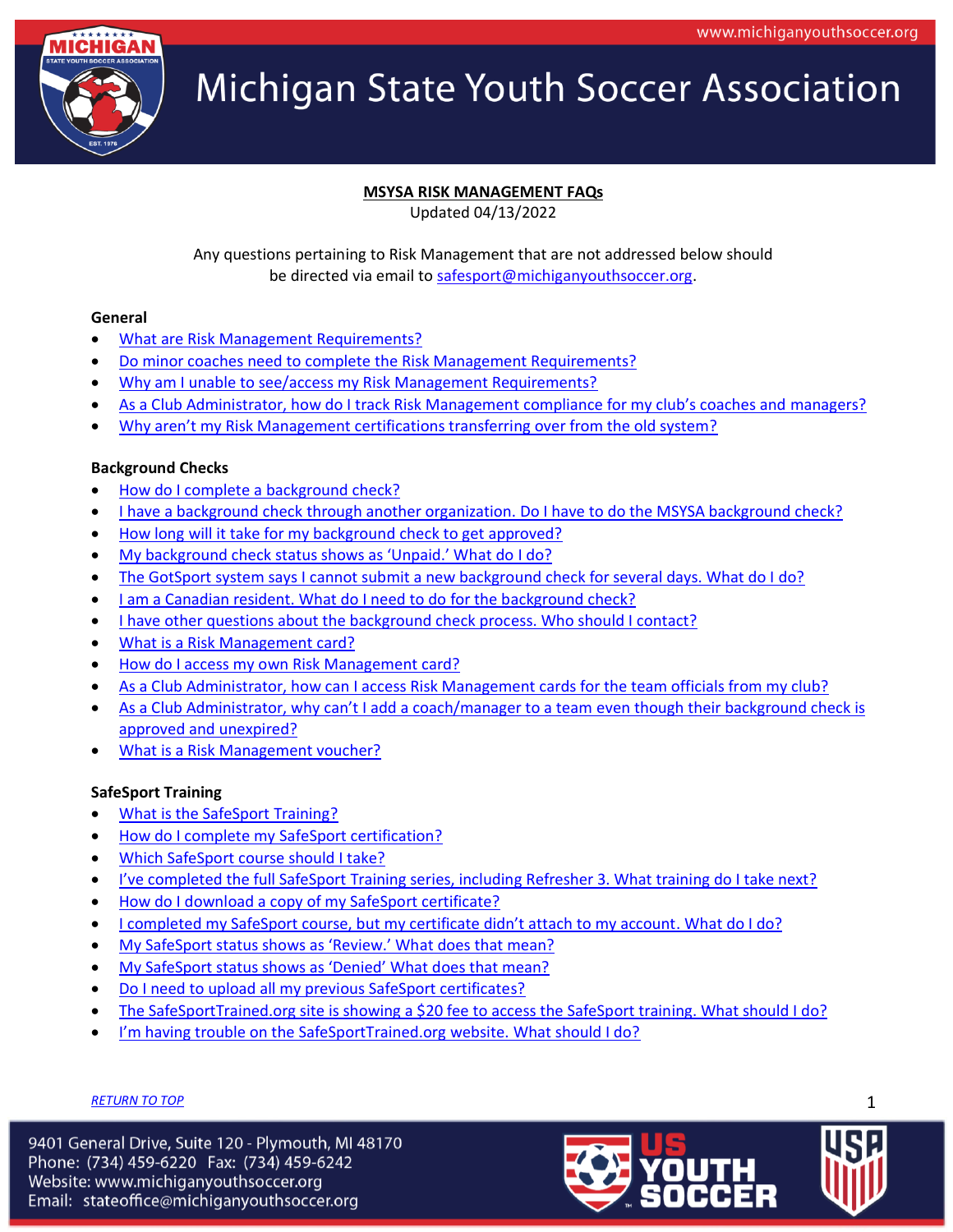

# **CDC Heads Up**

- [What is the CDC Heads Up training?](#page-7-1)
- [How do I complete my CDC Heads Up certification?](#page-7-2)
- [How do I access the CDC Heads Up Post-Training Quiz?](#page-7-3)
- [I completed my CDC Heads Up course, but my certificate didn't attach to my account. What do I do?](#page-7-4)
- [How do I download a copy of my CDC Heads Up certificate?](#page-7-5)

# **General**

## <span id="page-1-0"></span>**What are Risk Management Requirements?**

There are 3 main Risk Management 'Requirements' (i.e., certifications) that must be fulfilled and maintained by all participating adults (e.g., coaches, managers, board members, administrators, etc.). One is a background check, and this must be renewed annually. Another is the SafeSport Training, which must also be renewed annually. The third Requirement is the CDC Heads Up Concussion Training. This training must be completed once every 3 years. These Risk Management Requirements can be accessed from your GotSport account, and your certification dates are also tracked in GotSport.

# <span id="page-1-1"></span>**Do minor coaches need to complete the Risk Management Requirements?**

No. Minor assistant coaches (who are under the age of 18) should not complete any of the three Risk Management Requirements. The Risk Management Requirements are intended for adults who are at least 18 years old. If your club has minor coaches who need to be rostered, which requires a background check approval, please contact the MSYSA State Office to inquire regarding the Minor Coach RM Card request form. Note: Clubs should first contact the appropriate league representative to confirm if they allow minor coaches to participate.

# **Why am I unable to see/access my Risk Management Requirements?**

There are a few ways to troubleshoot why you may not see your Risk Management Requirements on your own account in GotSport.

- First, confirm (with your club administrator) the *email address* you are using to log into GotSport. In past cases, the email address being used to log into GotSport was not the same email address that the club used when creating the person's account.
- One reason you may not see your RM Requirements is because your club did not assign the 'USYS' affiliation tag to your account. Please contact your club administrator to ask if the USYS affiliation was assigned. Once added, log out of GotSport to allow the changes to go into effect, and then log back in.
- **EXT** Another reason you may not see your RM Requirements is because your club has not given your account the appropriate 'role' (e.g., coach, manager, or staff/admin). For example, your account may currently have a parent/guardian 'role' if you are tied to a player. Yet if you also act in a volunteer or staff capacity with your local soccer club, you should have an additional 'role' on your account to give access to view/complete the Risk Management Requirements. You can view your account roles from your Account Dashboard (click on the Roles section under your club). If you don't see the correct coach, manager, or admin role, ask your club administrator to add the appropriate role to your account. Once added, log out of GotSport to allow the changes to go into effect, and then log back in.

# *[RETURN TO TOP](#page-0-0)* 2

<span id="page-1-2"></span>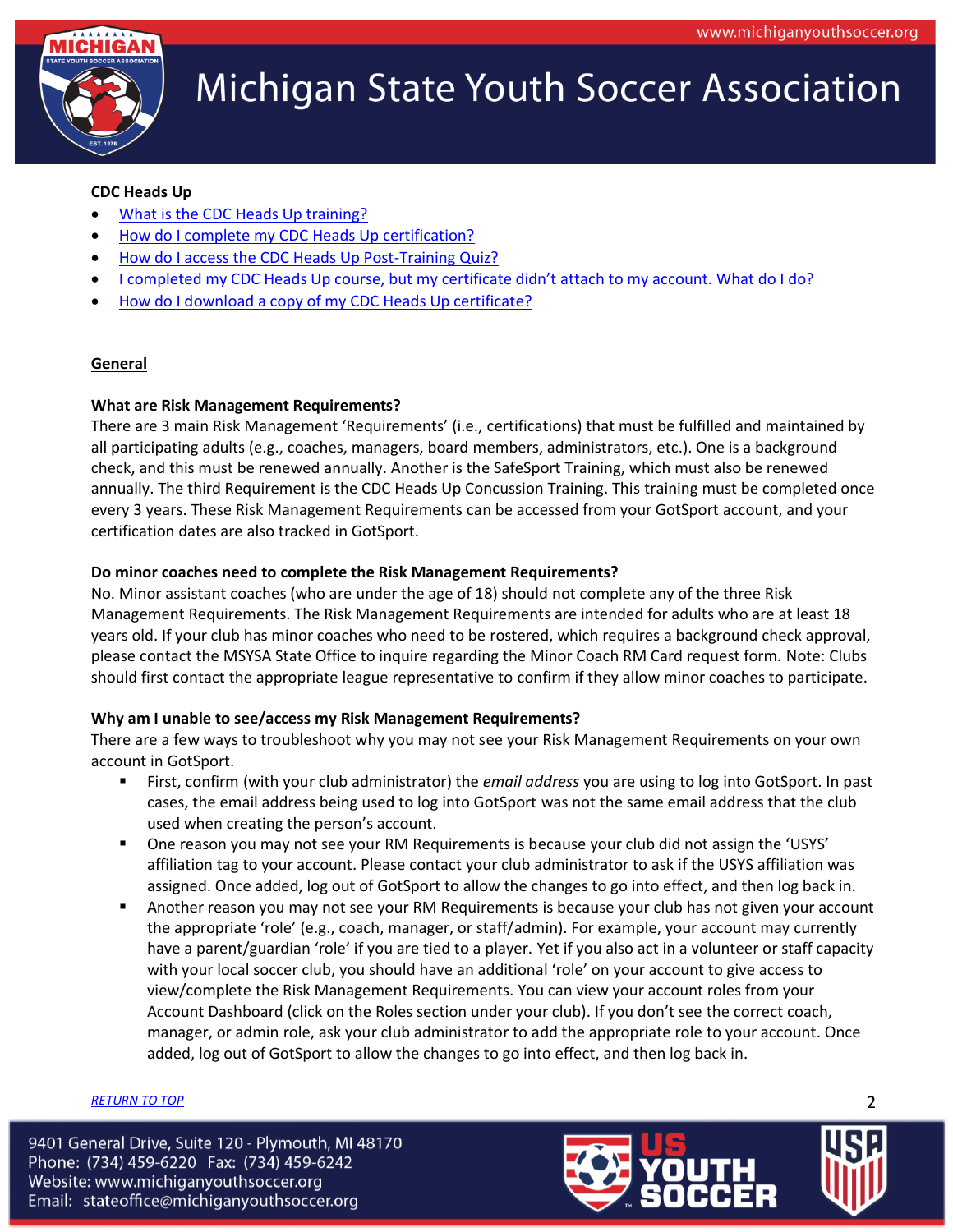

<span id="page-2-0"></span>**As a Club Administrator, how do I track Risk Management compliance for my club's coaches and managers?** Club Administrators can follow [these steps](https://www.michiganyouthsoccer.org/Assets/Michigan+Youth+Soccer1+Digital+Assets/RM/RM+Tracking+for+Club+Admins.pdf) to track risk management.

#### <span id="page-2-1"></span>**Why aren't my Risk Management certifications transferring over from the old system?**

Risk Management certifications completed in the old system ("GotSoccer Legacy") periodically transfer over to the new GotSport system, every few business days. However, the certification information will only transfer successfully if certain conditions are met. For example, RM certifications must be Approved and Unexpired. Also, certain fields of information on your GotSport account must be filled out (i.e., cannot be 'blank'), and must be an *exact match* to the corresponding fields of information on your account in GotSoccer Legacy.

Here are some troubleshooting steps if your RM certifications from the old system have not transferred into your new GotSport account:

- 1. Compare the account details on your GotSoccer Legacy account with your new account in GotSport. Confirm that your first name, last name, gender, and DOB are completely identical. If your GotSport account is incomplete, or if the information is different, make the necessary changes on your GotSport account. After your account is updated, please allow 2-3 business days for your RM certifications to transfer automatically.
- 2. Check your RM certifications in the old Legacy system and confirm they have not expired. Expired certifications will not be transferred to the new system. For background checks and SafeSport, certifications completed over 12 months ago are expired. For CDC Heads Up, certifications completed over 3 years ago are expired. If any of your RM certifications are expired, you should renew those certifications from within your new GotSport account.
- 3. Confirm that your account is at least a few days old. The transfer of RM certifications occurs periodically, every couple of business days, so your account might be too new to have gone through a transfer yet.

If you have followed the above steps and your Risk Management certification(s) have still not transferred, here are some additional options:

- **Upload a copy of your SafeSport and/or CDC Heads Up training certificate(s) into GotSport.** Note: this is not an option for background checks. If needed, review the instructions for [how to upload a SafeSport](https://www.michiganyouthsoccer.org/Assets/Michigan+Youth+Soccer1+Digital+Assets/RM/How+to+upload+a+SafeSport+Certificate.pdf)  [Certificate](https://www.michiganyouthsoccer.org/Assets/Michigan+Youth+Soccer1+Digital+Assets/RM/How+to+upload+a+SafeSport+Certificate.pdf) o[r how to upload a CDC Heads Up Certificate.](https://www.michiganyouthsoccer.org/Assets/Michigan+Youth+Soccer1+Digital+Assets/RM/How+to+upload+a+CDC+Heads+Up+Certificate.pdf) Once uploaded, the Risk Management Requirement will go into a 'Review' status. A member of MSYSA Staff will review your certificate within 2-3 business days. Verified certifications will be changed to 'Approved' status.
- **Email the MSYSA State Office to request for your previous background check certification to be added into GotSport**. Send the email to [safesport@michiganyouthsoccer.org.](mailto:safesport@michiganyouthsoccer.org) Include your name, DOB, email address you use to log in to GotSport, and date of your unexpired, approved background check.

#### **Background Checks**

**How do I complete a background check?** Instructions for completing a background check can be found [here.](https://www.michiganyouthsoccer.org/Assets/Michigan+Youth+Soccer1+Digital+Assets/RM/Background+Check+Instructions.pdf)

# *[RETURN TO TOP](#page-0-0)* 3

<span id="page-2-2"></span>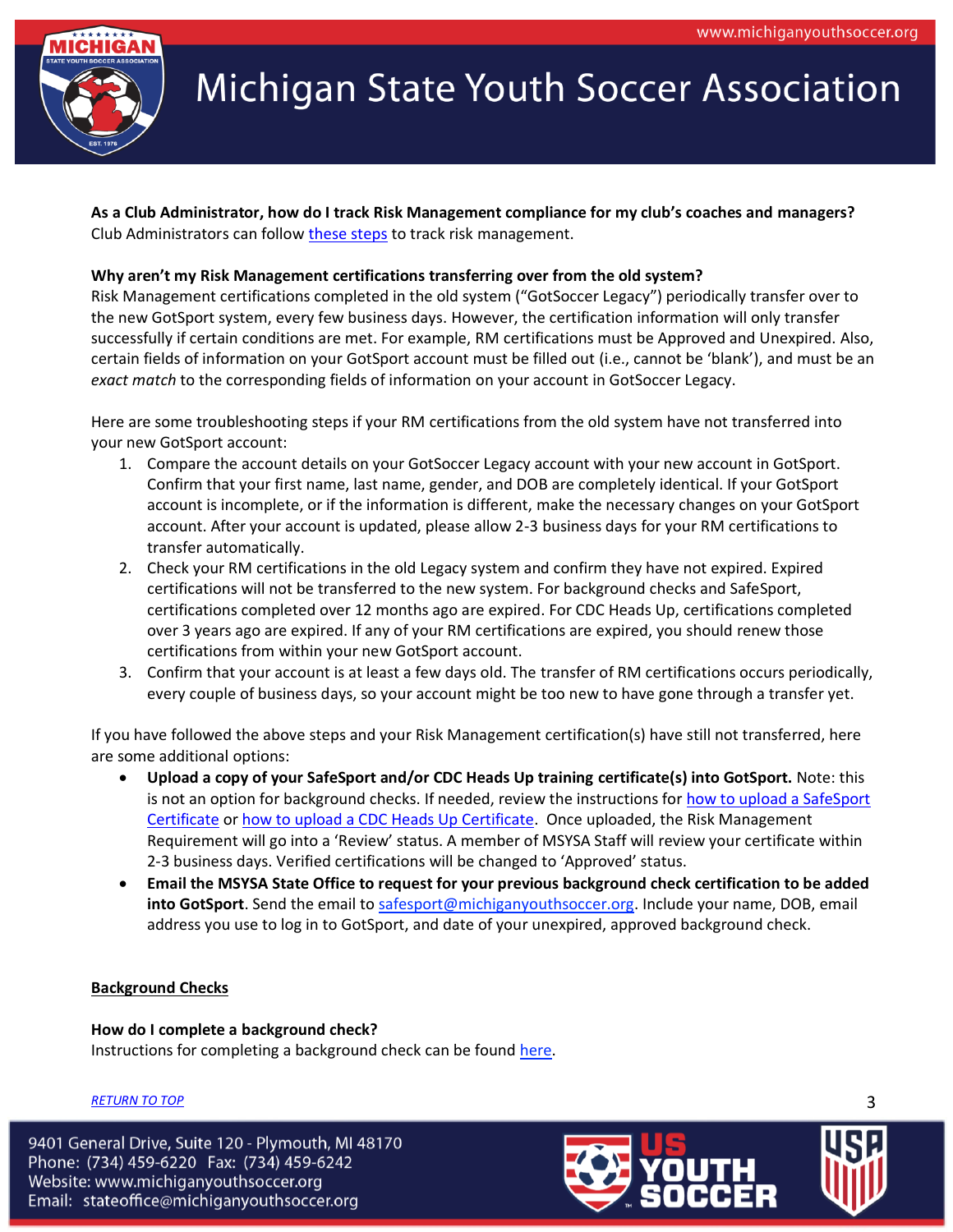

# <span id="page-3-0"></span>**I have a background check through another organization (e.g., school, work, volunteering, another sport, referee certification, etc.). Do I have to do the MSYSA background check?**

MSYSA does not accept background checks from external organizations. Should you wish to participate in MSYSA affiliated activities, the MSYSA background check (submitted via GotSport) is required. This includes those individuals who are certified referees. The background check for referees is different than MSYSA's background check. To be an affiliated coach, manager, admin, etc., the MSYSA background check is required.

# <span id="page-3-1"></span>**How long will it take for my background check to get approved?**

MSYSA started using a new provider for background checks in 2021. The turnaround time for background checks may be longer than what some users experienced previously. We recommend for all users to allow a *minimum of 2-3 business days* for the background check to process. In some scenarios (such as possible criminal history, a typo on the background check application, or a person with a common name), the turnaround time may be longer. If a few business days have passed since your submission and you have not seen an update to your background check status (and have not received correspondence from MSYSA about your background check), you may contact the MSYSA State Office to check the status.

# <span id="page-3-2"></span>**My background check status shows as 'Unpaid.' What do I do?**

If you start the background check application process, but do not submit payment (or provide a valid RM voucher code), your application will go into Unpaid status. To fix, go to your Profile Dashboard and click 'Details' next to the Background Check Requirement. Under Report History, find the report with the red Unpaid status, and look for the blue shopping cart icon to the right. Click the shopping cart icon, which will take you to the payment page. From here, you can proceed to Credit Card Checkout (or enter a voucher code if your club has provided you one). Once finished with payment, your background check status should update to Pending.

# **The GotSport system says I cannot submit a new background check for several days. What do I do?**

The GotSport system has settings in place which limit how often a person can submit a background check. This is to help prevent duplicate submissions. If the system indicates you cannot submit a new background check application, this means you likely have a recent background check report on file. If you have a recent background check application with Approved, Pending, or Review status, no additional background check application is needed. If you have background check application with an 'Unpaid' status, please review the previous question & answer (see above). You can view the Background Check 'Report History' on your account for more information on recent background check applications associated with your account.

# **I am a Canadian resident. What do I need to do for the background check?**

MSYSA has a separate process for international background checks, which is done outside of GotSport. Since MSYSA started using a new provider for background checks in 2021, the cost and process may be different than what many Canadian coaches have done in past years. Please contact the MSYSA State Office for more information on the Canadian background check.

*[RETURN TO TOP](#page-0-0)* 4

<span id="page-3-4"></span><span id="page-3-3"></span>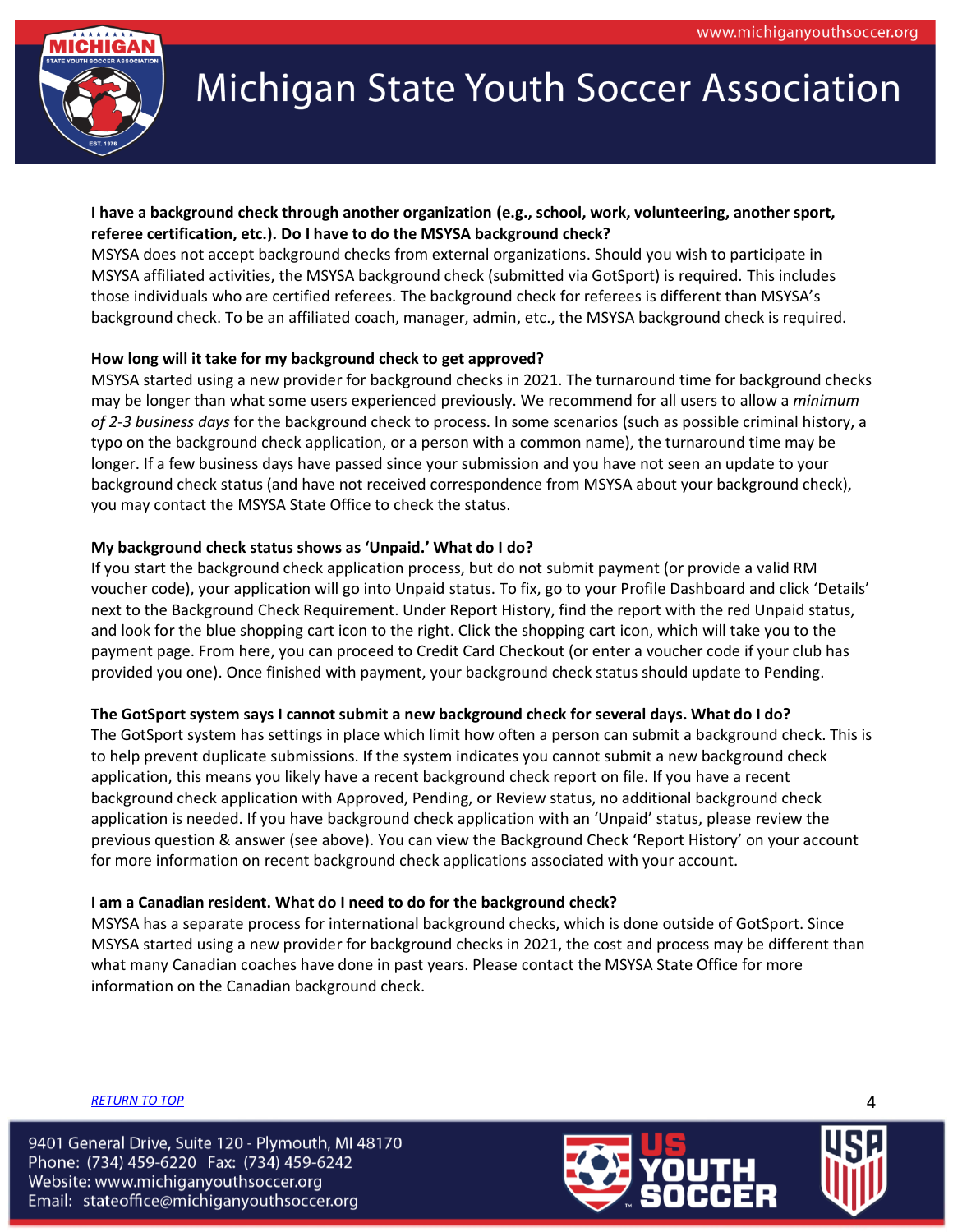

# <span id="page-4-0"></span>**I have other questions about the background check process. Who should I contact?**

For more information about MSYSA's background check process, you may find it helpful to review the Background Screening Policy within [MSYSA's Athlete & Participant Safety Program](https://www.michiganyouthsoccer.org/Assets/Michigan+Youth+Soccer1+Digital+Assets/Athlete+and+Participant+Safety+Program1.pdf). You can also contact the MSYSA State Office with other questions about the background check process that are not addressed here.

#### <span id="page-4-1"></span>**What is a Risk Management card?**

A Risk Management (RM) card shows proof that a person has a valid & approved MSYSA background check on file. The RM card does not show proof of completion for SafeSport training or CDC Heads Up training. Each of those RM Requirements have their respective certificates issued upon completion.

#### **How do I access my own Risk Management card?**

Your Risk Management card can be downloaded from within your GotSport dashboard once your background check has been approved (usually 2-3 business days). Instructions for accessing your RM card can be found [here.](https://www.michiganyouthsoccer.org/Assets/Michigan+Youth+Soccer1+Digital+Assets/RM/RM+Card+Instructions.pdf)

## **As a Club Administrator, how can I access Risk Management cards for the team officials from my club?**

There are two ways for a Club Administrator to print RM cards for users within their club.

- <span id="page-4-2"></span>• To print the RM card for a single user, first look up their account under the Club Management tab. Click into their account, and go to the Requirements tab. If they have a valid, approved background check, you should see a link labeled 'RM Card' which you can use to download/print a copy.
- <span id="page-4-4"></span>• For GotSport's instructions on how to print RM cards in bulk as a Club Administrator, [click here.](https://gotsport.zendesk.com/hc/en-us/articles/4409371706135-How-to-Print-Coach-s-Risk-Management-Cards-as-a-Club-Admin?auth_token=eyJ0eXAiOiJKV1QiLCJhbGciOiJIUzI1NiJ9.eyJhY2NvdW50X2lkIjoxMzA3MDg2LCJ1c2VyX2lkIjpudWxsLCJ0aWNrZXRfaWQiOm51bGwsImRlZmxlY3Rpb25faWQiOjE1MDA0MTc0MzMyNjIsImFydGljbGVzIjpbNDQwOTM3MTcwNjEzNSw0NDA1NzEwNTM3NzUxLDQ0MDU5NTczNTEwNjNdLCJ0b2tlbiI6bnVsbCwiZXhwIjoxNjQ4MDcyOTYxfQ.lAAl5jo74OMEr2VjT9S_nlplLy6wq5zWKXquojnlhcM)

## **As a Club Administrator, why can't I add a coach or manager to a team even though their background check is approved and unexpired?**

If a person's background check will expire prior to the start of the next seasonal year (e.g., 08/01/2022), the person cannot be added to a team's event roster for an event taking place in that seasonal year until they first renew their background check. For example, if their background check expires July 14, 2022, GotSport recognizes that they will not have an approved background check as of the start of the 22/23 season. Thus, the person cannot be added to an event roster for an event taking place in the 22/23 season unless/until they renew their background check.

#### <span id="page-4-5"></span>**What is a Risk Management voucher?**

A Risk Management voucher is a voucher 'account' and code set up by MSYSA and a club, which allows a club to pre-pay for background checks for staff and/or volunteers from their club. This allows the user to enter a specific voucher code during the background check application process, so the person does not have to pay for the background check themselves (via credit card).

Some clubs utilize RM vouchers, but many do not. If you are a coach, manager, or other volunteer from a club and you are wondering if your club uses RM vouchers, you should contact a representative from your club to inquire. MSYSA does not supply RM voucher codes to team officials on behalf of clubs.

If you are a Club Administrator, Board Member, etc., and are interested in setting up a RM voucher for your club, please review our [RM Voucher Information Sheet](https://www.michiganyouthsoccer.org/Assets/Michigan+Youth+Soccer1+Digital+Assets/RM/RM+Voucher+Info+Sheet.pdf) and contact the MSYSA State Office.

# *[RETURN TO TOP](#page-0-0)* 5



<span id="page-4-3"></span>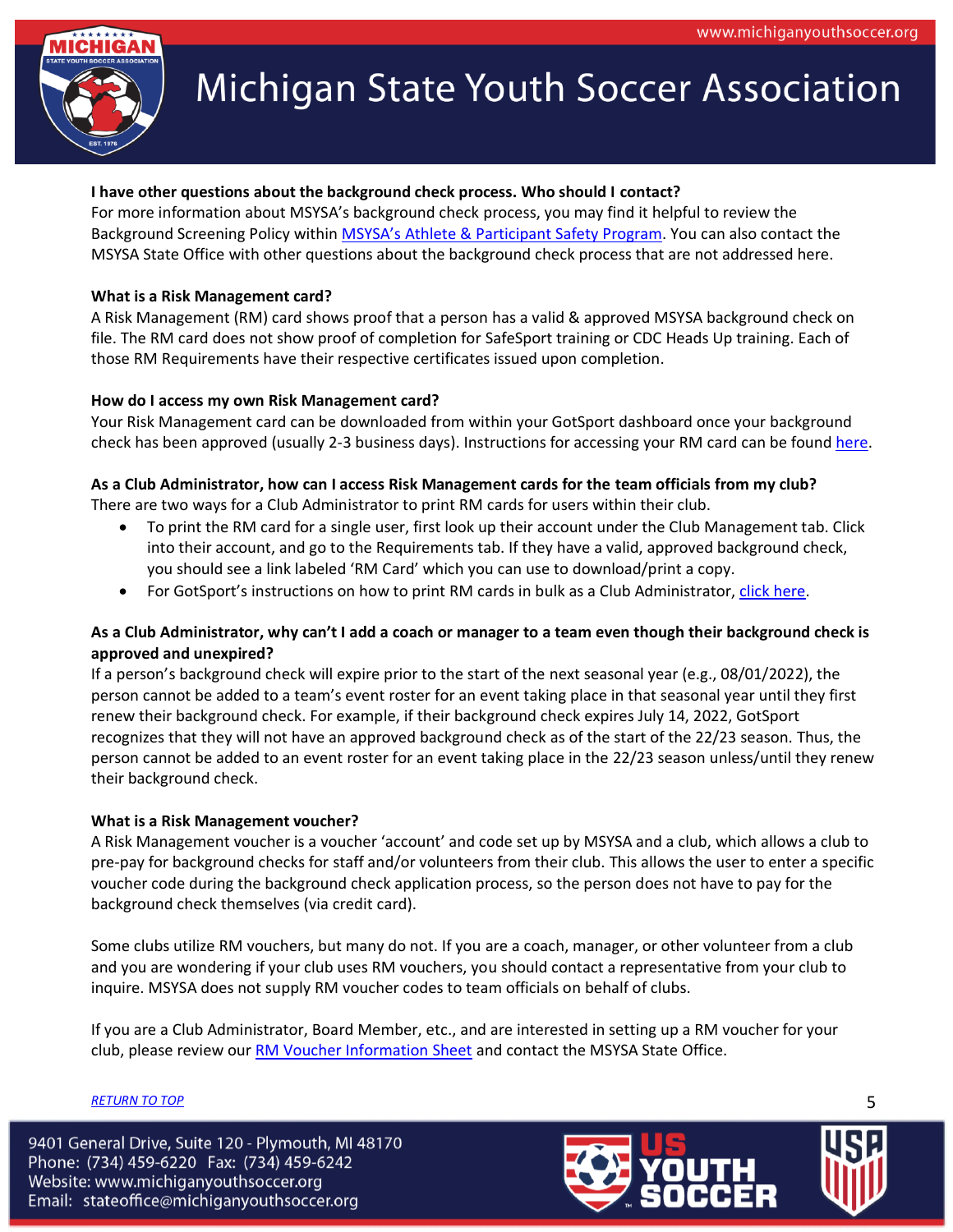

# **SafeSport**

# <span id="page-5-0"></span>**What is the SafeSport Training?**

The SafeSport Training is child abuse prevention training, which addresses Sexual Misconduct Awareness and Education, Mandatory Reporting, and Physical and Emotional Misconduct (including bullying, hazing, and harassment). The SafeSport Training is hosted on the [SafeSportTrained.org](https://safesporttrained.org/) website, which can be accessed through GotSport.

The training series includes 4 courses. As each SafeSport course is taken, a certificate is issued which is valid for 1 year. Once that certification has expired, the next course in the series should be completed in order to maintain certification. The first course is the Core SafeSport training, which takes about 90 minutes. After the initial Core training is completed, three 30-minute 'Refresher' trainings will become available during the three subsequent years (Refreshers 1, 2, and 3). Thus, users should take the Core training for the first year, Refresher 1 for the second year, Refresher 2 for the third year, and Refresher 3 for the fourth year. Once a person has completed the full training series (Core training followed by 3 Refresher trainings), the cycle restarts again with the Core training (for the fifth year).

## <span id="page-5-1"></span>**How do I complete my SafeSport certification?**

Instructions for completing SafeSport training can be found [here.](https://www.michiganyouthsoccer.org/Assets/Michigan+Youth+Soccer1+Digital+Assets/RM/SafeSport+Instructions.pdf)

# <span id="page-5-2"></span>**Which SafeSport course should I take?**

The new SafeSportTrained.org website has many options within the Course Catalog. You are welcome to browse and complete any of the offerings made available to you. However, only certain courses meet the criteria for MSYSA's SafeSport Training requirement. The Core SafeSport training is labeled as *SafeSport Trained - U.S. Soccer Federation*. The Refresher trainings are labeled as *Refresher 1: Recognizing and Reporting Misconduct - U.S. Soccer Federation*, *Refresher 2: Preventing Misconduct - U.S. Soccer Federation*, and *Refresher 3: Creating a Positive Sport Environment - U.S. Soccer Federation*.

# **I've completed the full SafeSport Training series, including Refresher 3. What training do I take next?**

Once a person has completed the full training series (Core training followed by 3 Refresher trainings), the cycle restarts again with the Core training. On your account on SafeSportTrained.org, go to My Courses. You should see an option to 'Re-enroll' in the Core training course. Click Re-enroll, and then click Start. The Core Training course page should open for you. Scroll down to the bottom of the page, and click Enroll again. Next, click the Start button. The page should refresh once more. To begin the course, scroll down and click the Start button one more time, which should open the training.

#### **How do I download a copy of my SafeSport certificate?**

Once you have completed the SafeSport training, your certificate will be available to view from within your account on SafeSportTrained.org. From the menu on that site, navigate to the 'Transcript' area of your account. For more detailed instructions, please review Step 9 in the instruction guid[e here.](https://www.michiganyouthsoccer.org/Assets/Michigan+Youth+Soccer1+Digital+Assets/RM/SafeSport+Instructions.pdf) Note: SafeSport Certificates are not generated or stored within a person's GotSport account.

# *[RETURN TO TOP](#page-0-0)* 6

<span id="page-5-4"></span><span id="page-5-3"></span>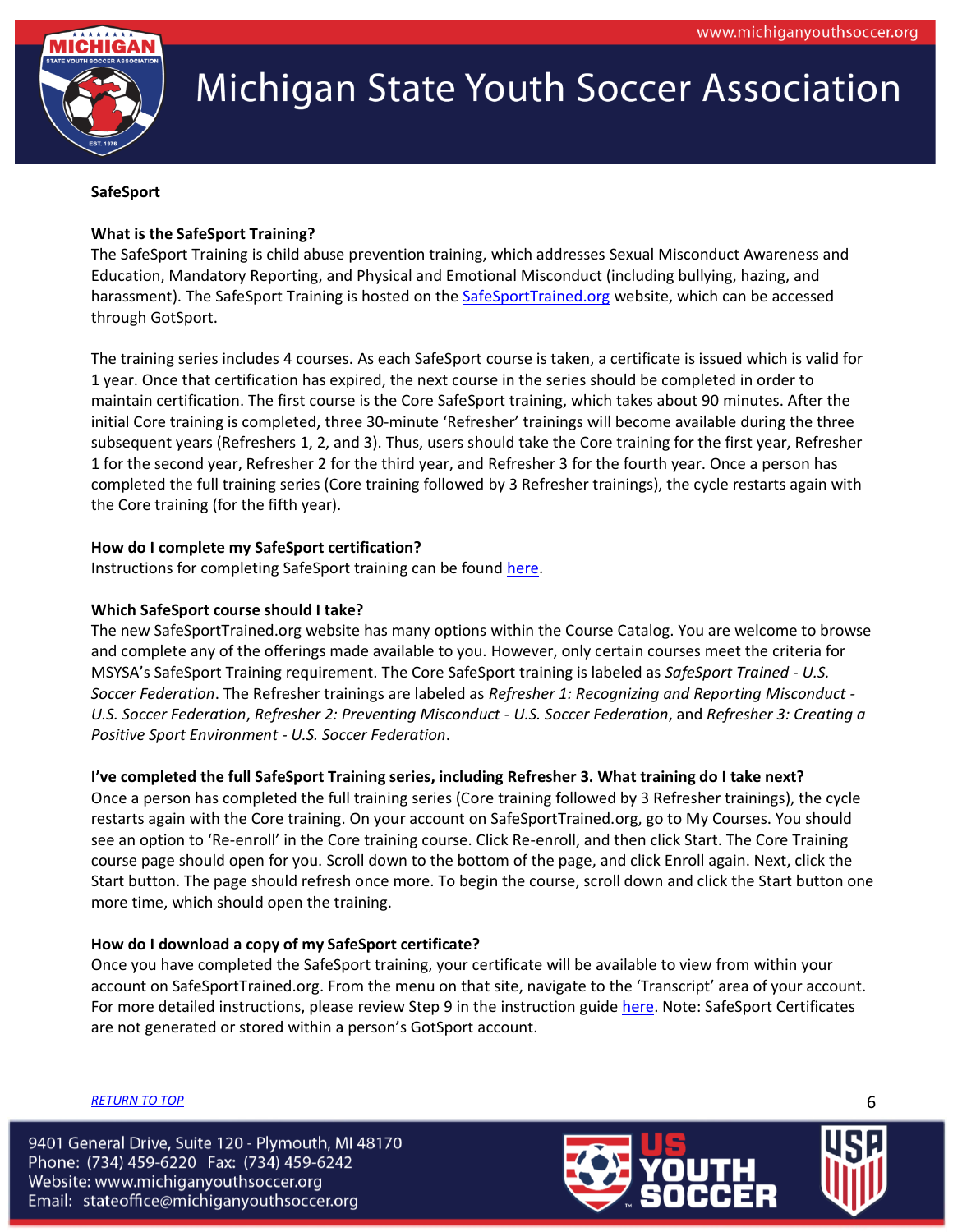

## <span id="page-6-0"></span>**I completed my SafeSport course, but my certificate didn't attach to my account. What do I do?**

You must use the 'Check Records' button in GotSport to sync up a SafeSport certification to your GotSport account. However, your SafeSport certificate will only sync using 'Check Records' if your First Name, Last Name, and Email are identical in your GotSport and SafeSport accounts. Try clicking 'Check Records' a few times. If the 'Check Records' tool is not working for you, please manually upload a copy of your SafeSport certificate into GotSport. Instructions for uploading a SafeSport Certificate can be found [here.](https://www.michiganyouthsoccer.org/Assets/Michigan+Youth+Soccer1+Digital+Assets/RM/How+to+upload+a+SafeSport+Certificate.pdf)

## <span id="page-6-1"></span>**My SafeSport status shows as 'Review.' What does that mean?**

If you upload your SafeSport certificate to your GotSport account, your status for the SafeSport Requirement will initially be in 'Review.' A member of MSYSA Staff will review your certificate within a few business days. Verified certifications will be changed to 'Approved' status. Since uploaded documents are manually reviewed, please allow 2-3 business days for your SafeSport Requirement status to update.

## <span id="page-6-2"></span>**My SafeSport status shows as 'Denied.' What does that mean?**

If you upload your SafeSport certificate to your GotSport account, the certificate will be reviewed by MSYSA Staff within a few business days. If MSYSA Staff cannot verify your certification using the document uploaded, it will be marked as 'Denied.' You may try uploading a different SafeSport certificate to be reviewed by MSYSA Staff, or you can contact the MSYSA State Office via email [\(safesport@michiganyouthsoccer.org\)](mailto:safesport@michiganyouthsoccer.org) for additional help. If needed, please review other SafeSport-related questions within this FAQs resource (e.g., *Which SafeSport course should I take?* or *How do I download a copy of my SafeSport certificate?*).

# <span id="page-6-3"></span>**Do I need to upload all my previous SafeSport certificates?**

No, you should only upload your most recent valid certificate. Any certificate that is over a year old is considered expired by MSYSA and should not be uploaded.

#### **The SafeSportTrained.org site is showing a \$20 fee to access the SafeSport training. What should I do?**

If you are logged into your account on SafeSportTrained.org but the site is showing that it will cost you \$20 to take the course, this unfortunately means that your account on SafeSportTrained.org was not set up correctly. Since MSYSA does not have access to help with IT-related questions on the SafeSportTrained.org site, there are two potential options to resolve this:

- 1. Submit a support ticket directly to the U.S. Center for SafeSport, using their SafeSport Support Hub portal (see next question for instructions on submitting a support ticket). You should tell them you're affiliated with Michigan State Youth Soccer Association, and ask them to attach a 'US Soccer' affiliation to your account. This option may not be best if completing your SafeSport Training is time-sensitive. MSYSA cannot guarantee how long it may take to get a response or resolution to your support ticket.
- 2. Create a new account on SafeSportTrained.org, using a different email. You will need to follow our [SafeSport instructions](https://www.michiganyouthsoccer.org/Assets/Michigan+Youth+Soccer1+Digital+Assets/RM/SafeSport+Instructions.pdf) exactly to make sure your account is set up with the proper US Soccer affiliation. This includes accessing the SafeSportTrained.org website through your GotSport account, which should create your account with the necessary US Soccer affiliation.

<span id="page-6-4"></span>

*[RETURN TO TOP](#page-0-0)* 7